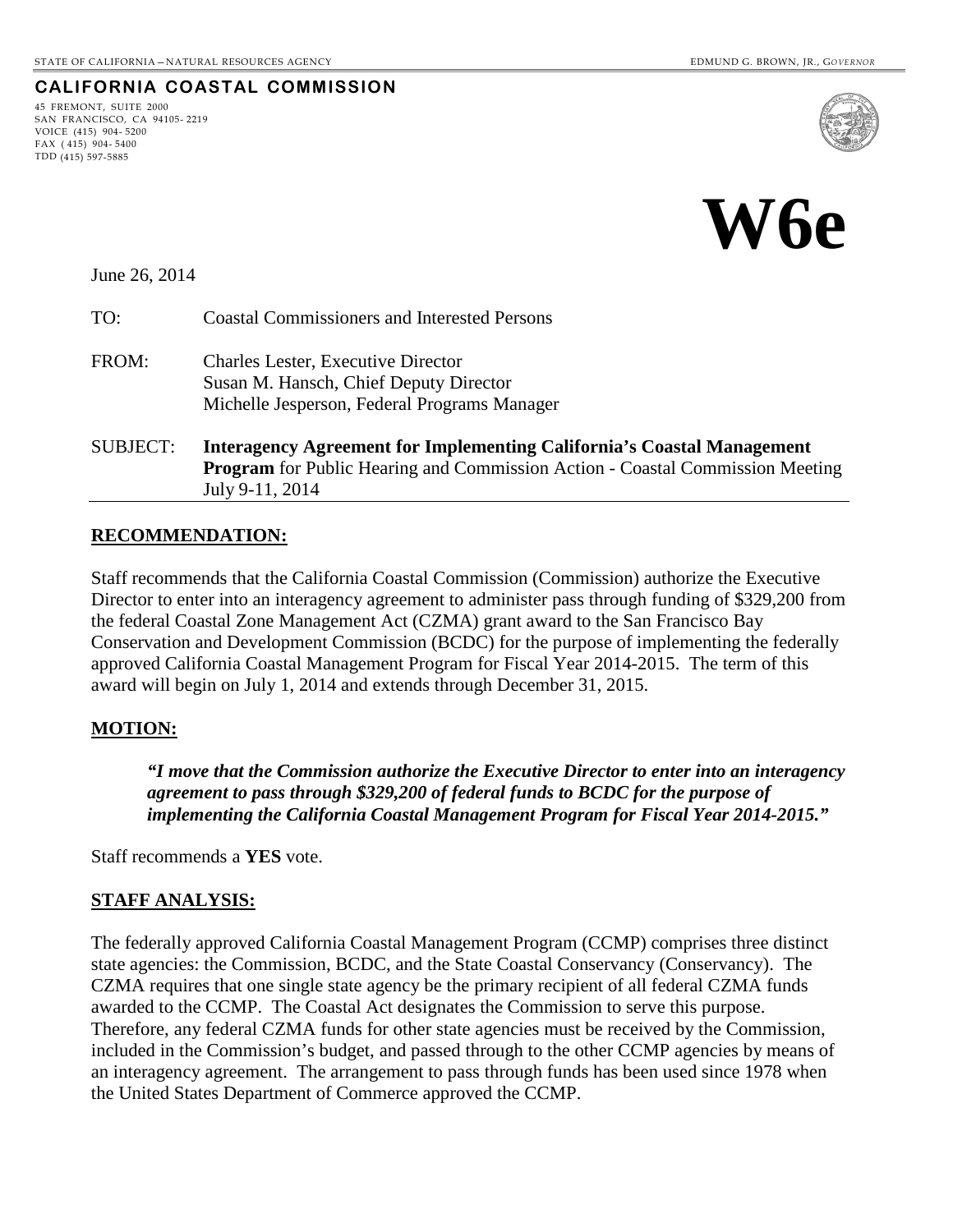For Fiscal Year 2014-2015, which starts July 1, 2014, the State of California will receive \$2,712,000 CZMA funds. Using a formula agreed to in prior years, the funds will be distributed as follows: BCDC will receive \$329,200, and the Coastal Commission will retain the remaining \$2,382,800 (see table below).The grant funds will be awarded pursuant to two sections of the CZMA: Sections 306 and 309.

The Conservancy did not request any funds from the FY 2014-2015 CZMA grant, consistent with years past. Given the Conservancy's role in developing and implementing programs to protect, restore, and enhance resources in the coastal zone and the San Francisco Bay, and the uncertainty of future opportunities to secure funding from state bonds or other sources, future federal CZMA funding may be of interest to the Conservancy.

| <b>CZMA</b> Sections                                                               | <b>CA</b> Coastal<br><b>Commission</b> | <b>BCDC</b>       | , ~, ~,----, <del>~</del><br><b>State Coastal</b><br>Conservancy | <b>CZMA</b> grant section<br><b>TOTALS</b> |
|------------------------------------------------------------------------------------|----------------------------------------|-------------------|------------------------------------------------------------------|--------------------------------------------|
| <b>Section 306</b><br><b>Coastal Management Program</b><br>(*state match required) | $$1,792,800*$                          | \$199,200*        | (no funds requested)                                             | $$1,992,000*$                              |
| <b>Section 309</b><br><b>Enhancement Grants</b><br>Project of Special Merit**      | \$390,000<br>\$200,000                 | \$130,000         |                                                                  | \$520,000<br>\$200,000                     |
| <b>Section 310 Miscellaneous - Other</b><br>(Note: No funds were appropriated)     | $\underline{\$0}$                      | $\underline{\$0}$ |                                                                  | <u>\$0</u>                                 |
|                                                                                    | \$2,382,800                            | \$329,200         | \$0                                                              | <i>total grant</i> \$2,712,000             |

# **Distribution of FY 2014-2015 CZMA grant funding by agency and CZMA Section**

\*\*Note: the Project of Special Merit funds are not available until October 1, 2014

# **Section 306 - \$1,992,000** *(Commission/\$1,792,800 and BCDC/\$199,200)*

Section 306 provides program implementation funding for the CCMP. The Commission uses Section 306 funding to support core program activities, including staff work on permits, appeals, LCPs, federal consistency review, and enforcement. BCDC uses Section 306 funding to support its work associated with permitting, federal consistency and enforcement activities. The state is required to match all Section 306 funds provided by the federal government. State general fund revenues that support Commission staff salary and benefits costs are used for the match. The state match for BCDC is included in its FY 2014-2015 Budget; therefore, the Commission will not incur any additional expense to provide BCDC's portion of the state match.

# **Section 309 - \$520,000** *(Commission/\$390,000 and BCDC/\$130,000)*

In 1990, the CZMA was reauthorized and amended to add a new "Coastal Zone Enhancements Grants" program established under CZMA Section 309. The purpose of the Section 309 grant funding is to provide California with the opportunity to enhance its coastal management program in any of the nine priority objective areas identified in the CZMA (wetlands, coastal hazards, public access, marine debris, cumulative and secondary impacts, special area management planning, ocean resources, energy and government facility siting and aquaculture).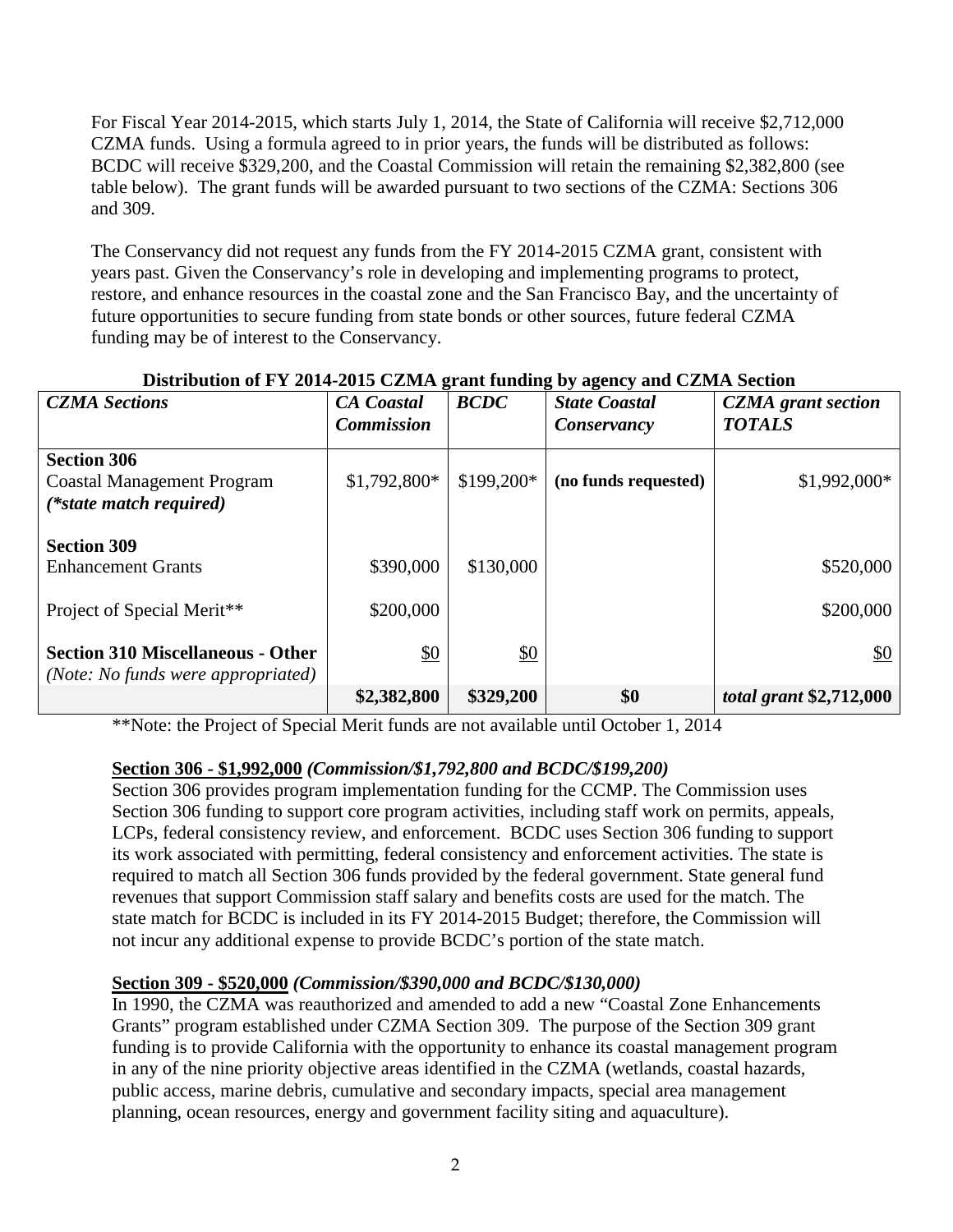In 2010, the Coastal Commission updated its Section 309 Assessment and Strategy for 2011 – 2015 (a requirement of the grant) which identifies the Commission's five highest priority coastal zone enhancement area objectives that will be the focus of the Commission's Section 309 work. These areas are: special area management planning (also considered LCP planning), cumulative and secondary impacts, public access, wetlands, and coastal hazards. BCDC updated their own 309 Assessment and Strategy in 2010 and it provides the basis for their 309 activities.

For the FY 2014-2015 grant, the Coastal Commission will use the Section 309 Enhancement Grant funds (\$390,000) for:

- **Development of the 2016 – 2020 Commission's Assessment and Strategy**. The new Enhancement Program Assessment and Strategy Cycle will begin in July 2016. To prepare for the next cycle, the Coastal Commission will develop the 2016 – 2020 Assessment and Strategy during this award period, working closely with NOAA staff and in accordance with most current Section 309 Program Guidance. This task will include: (1) conducting public and stakeholder outreach to receive input at the beginning of the project, (2) completing a Phase I and Phase II Assessment of the Commission's efforts in addressing all nine priority enhancement areas over the last five years, and (3) using the data collection and analysis from the Assessment to develop the next five year Strategy. There will also be a public comment opportunity on the Draft Assessment and Strategy before the finalizing the document for submission to NOAA.
- **Agricultural Information for Emerging Uses and Process Improvements**. The purpose of this project is to develop informational materials for Coastal Commission staff, local governments, agricultural interests and the public to address emerging coastal agricultural issues/trends with an overarching goal of improving coordination between agricultural interests and local, state and federal regulatory agencies. These informational materials will supplement the policy guidance contained in the Agriculture Chapter of the Coastal Commission's "LCP Update Guide" available online. The exact format of the information has yet to be determined but will be based on feedback from the agricultural community and local governments.

BCDC will use Section 309 funds (\$130,000) for:

- **Development of the 2016 2020 BCDC's Assessment and Strategy.** BCDC will also use a portion of their 309 funding to develop their next 2016 – 2020 Assessment and Strategy. This task will be conducted in the same manner as the Commission's Assessment and Strategy task described above.
- **The Suisun Resource Conservation District Local Protection Program Phase III**. BCDC will, in Phase III, complete the work commenced in Phases I and II of the Suisun Resource Conservation District Local Protection Program. The completion of the Suisun Resource Conservation District Local Protection Program update will entail the finalization of the remaining duck club plans and the commencement of the Commission's certification process. Due to the extensive amount of geographic information system (GIS) data that has to be field collected from approximately 40 clubs, the project has taken longer than expected.